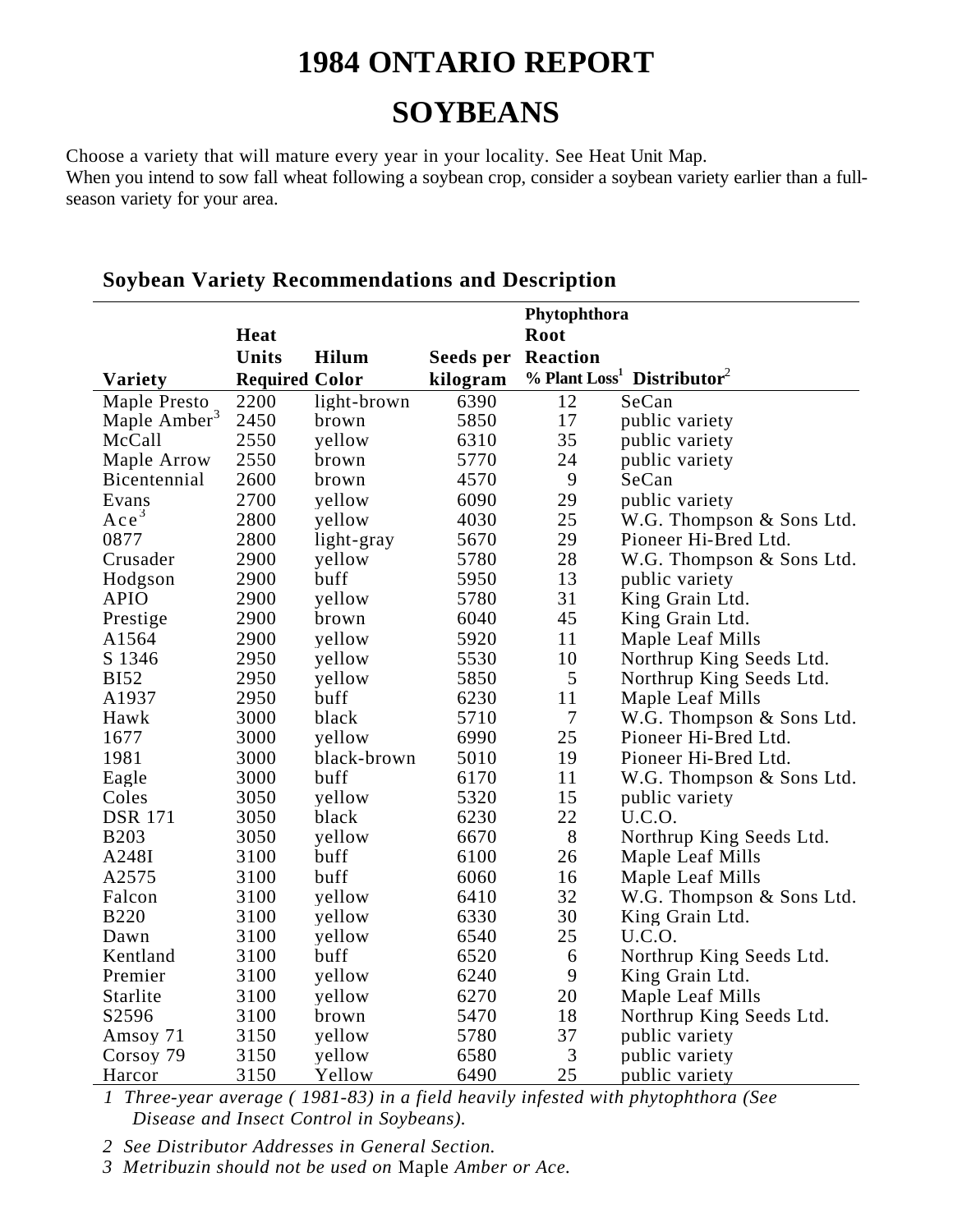## **Agronomic Data**

|                                                                                                |                |                                    |        |               | Yield <sup>2</sup> Days from | <b>Plant</b> | Lodging        |
|------------------------------------------------------------------------------------------------|----------------|------------------------------------|--------|---------------|------------------------------|--------------|----------------|
|                                                                                                |                | Heat Unit Yield <sup>1</sup> Index |        |               | <b>Planting to</b>           | Height       | $1 =$ standing |
| <b>Testing Areas</b>                                                                           | <b>Variety</b> | <b>Rating</b>                      | (t/ha) | $\frac{0}{0}$ | <b>Maturity</b>              | (cm)         | $5 = flat$     |
| 3-year average                                                                                 | Maple Presto+  | 2250                               | 2.1    | 76            | 100                          | 67           | 1.2            |
| of 9 trials at                                                                                 | Maple Amber    | 2450                               | 2.6    | 95            | 108                          | 71           | 1.4            |
| Ottawa, Flora                                                                                  | McCall         | 2550                               | 2.8    | 103           | 112                          | 72           | 1.5            |
| <b>Brussels</b> and                                                                            | Maple Arrow    | 2550                               | 2.9    | 106           | 114                          | $77 \,$      | 1.6            |
| Kemptville                                                                                     | Bicentennial   | 2600                               | 3.0    | 110           | 116                          | 79           | 2.2            |
|                                                                                                | Evans          | 2700                               | 3.0    | 110           | 125                          | 88           | 2.4            |
|                                                                                                |                | Average Yield                      | 2.7    |               |                              |              |                |
| 3-year average<br>of 9 trials at                                                               | Maple Arrow    | 2550                               | 2.8    | 98            | 108                          | 67           | 1.4            |
|                                                                                                | Bicentennial   | 2600                               | 2.9    | 100           | 109                          | 69           | 1.7            |
| Woodstock,                                                                                     | Evans          | 2700                               | 2.7    | 93            | 114                          | 76           | 1.5            |
| Denfield, and<br>Centralia                                                                     | 0877           | 2800                               | 2.9    | 100           | 116                          | 79           | 1.7            |
|                                                                                                | Ace            | 2800                               | 3.2    | 111           | 117                          | 69           | 1.5            |
|                                                                                                | Hodgson        | 2900                               | 2.8    | 98            | 120                          | 81           | 1.6            |
|                                                                                                |                | Average Yield                      | 2.9    |               |                              |              |                |
| 3-year average<br>of 8 trials at<br>Fingal (clay),<br>Inwood (clay)<br>and Ridgetown<br>(loam) | Evans          | 2700                               | 3.0    | 87            | 116                          | 84           | 1.9            |
|                                                                                                | Crusader       | 2850                               | 3.4    | 99            | 119                          | 87           | 2.2            |
|                                                                                                | Prestige       | 2900                               | 3.2    | 93            | 120                          | 92           | 2.5            |
|                                                                                                | Hodgson        | 2900                               | 3.4    | 99            | 121                          | 88           | 1.7            |
|                                                                                                | AP 10          | 2900                               | 3.4    | 99            | 121                          | 87           | 2.4            |
|                                                                                                | A 1564         | 2900                               | 3.3    | 96            | 122                          | 84           | 2.2            |
|                                                                                                | S1346          | 2950                               | 3.4    | 99            | 123                          | 77           | 1.3            |
|                                                                                                | <b>B152</b>    | 2950                               | 3.6    | 105           | 123                          | 78           | 1.5            |
|                                                                                                | A1937          | 2950                               | 3.5    | 102           | 124                          | 89           | 2.0            |
|                                                                                                | Hawk           | 3000                               | 3.4    | 99            | 126                          | 80           | 2.7            |
|                                                                                                | 1677           | 3000                               | 3.5    | 102           | 127                          | 88           | 2.2            |
|                                                                                                | 1981           | 3000                               | 3.5    | 102           | 127                          | 93           | 2.1            |
|                                                                                                | Coles          | 3050                               | 3.4    | 99            | 128                          | 104          | 2.9            |
|                                                                                                | <b>DSR171</b>  | 3050                               | 3.5    | 102           | 128                          | 96           | 2.4            |
|                                                                                                | <b>B203</b>    | 3050                               | 3.5    | 102           | 128                          | 89           | 2.3            |
|                                                                                                | Premier        | 3100                               | 3.4    | 99            | 130                          | 90           | 2.2            |
|                                                                                                | A2575          | 3100                               | 3.6    | 105           | 131                          | 99           | 1.8            |
|                                                                                                | Kentland       | 3100                               | 3.6    | 105           | 131                          | 91           | 2.3            |
|                                                                                                | S2596          | 3100                               | 3.6    | 105           | 132                          | 87           | 1.8            |
|                                                                                                | Starlite       | 3100                               | 3.6    | 105           | 133                          | 99           | 2.7            |
| Average Yield                                                                                  |                |                                    | 3.4    |               |                              |              |                |

*Continued on next page…*